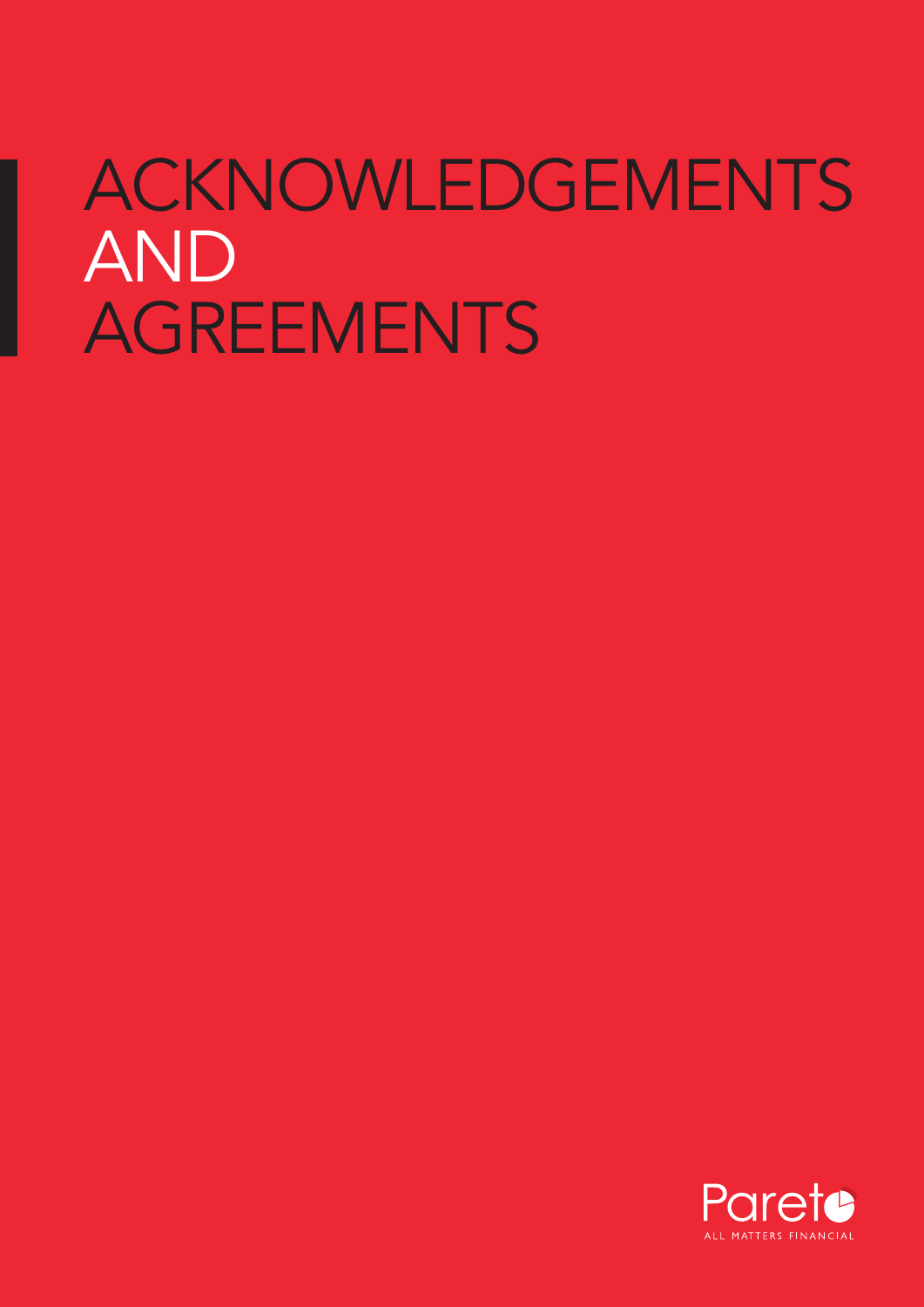### Your Acknowledgement

Please complete this form and send it back to:

Pareto Financial Planning Limited, Level 7, Tower 12, The Avenue North, 18-22 Bridge Street, Spinningfields, M3 3BZ

I / We acknowledge receipt of the following information in this pack:

Service Level Terms and Conditions which include our Privacy Policy notice.

| Date:             |                   |  |
|-------------------|-------------------|--|
| Signed:           | Signed:           |  |
| <b>Full Name:</b> | <b>Full Name:</b> |  |
| Address:          |                   |  |
|                   |                   |  |
|                   |                   |  |
| Email:            |                   |  |

# Keeping in touch during your journey

Pareto Financial Planning Limited aim to provide you with trustworthy and inspiring news and insight. This may include company news, market performance updates, business and investment news and exclusive event/webinar invitations.

You agree that Pareto Financial Planning Limited may collect and use your personal data, which you have provided. In order to contact you with marketing material you have agreed to receive, in accordance with the General Data Protection Regulation (GDPR) and our Data Protection Policy (copy available on request).

Please indicate below how you would like to be contacted:

| Please contact me via email for marketing purposes:    | <b>No</b><br>Yes        |
|--------------------------------------------------------|-------------------------|
| Additional permissions:                                |                         |
| Please contact me by phone/SMS for marketing purposes: | <b>No</b><br>Yes:       |
| Please send me marketing information by post:          | <b>No</b><br><b>Yes</b> |
|                                                        |                         |

We do not sell, share or disclose your data with third parties or outside companies for marketing purposes. Please visit our website at **www.paretofp.co.uk** for further details on our Data Protection Policy, including how you may access and correct your personal data or withdraw consent to the collection, use or disclosure of your personal data for marketing purposes.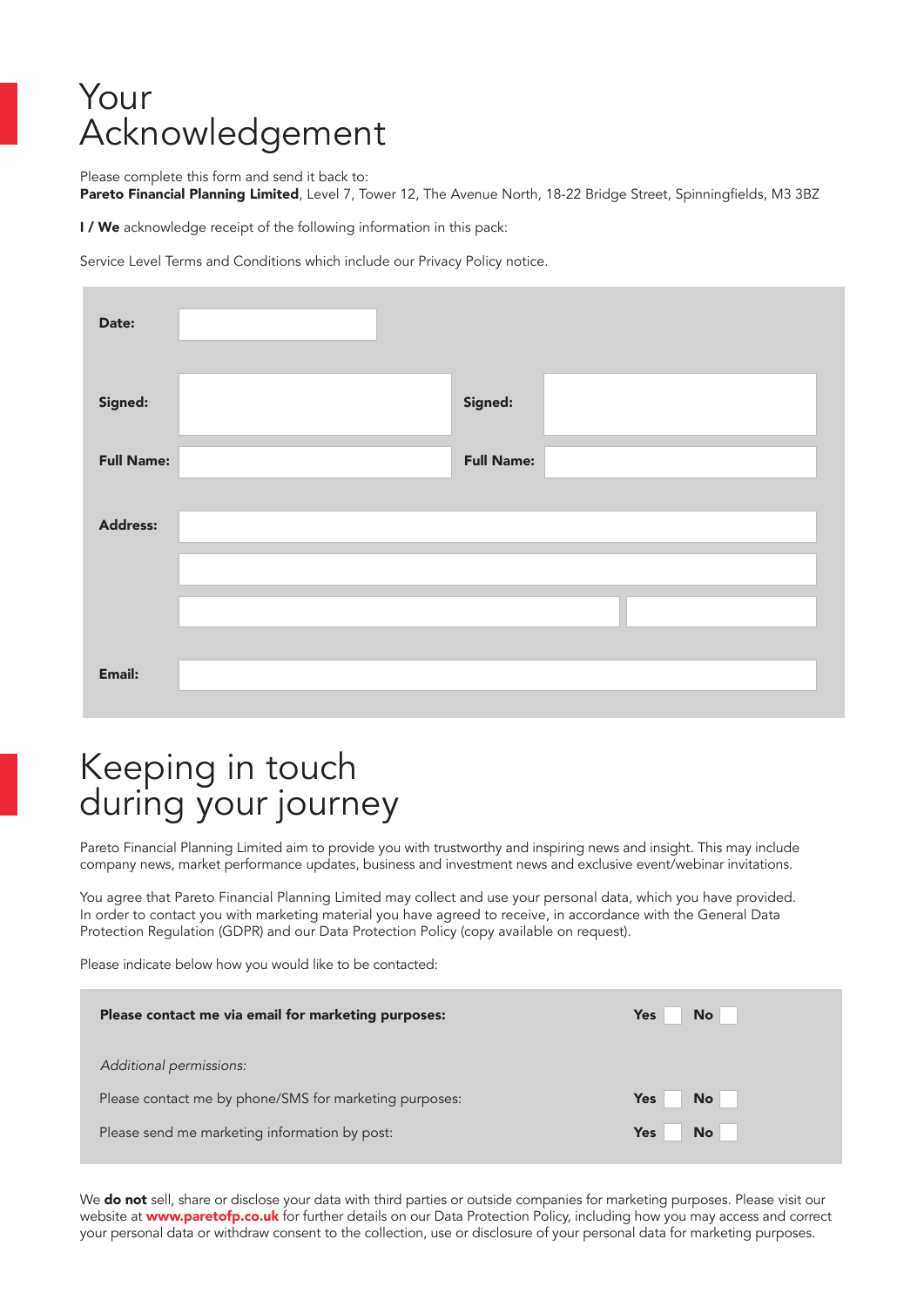# Service Level Agreement

#### Please indicate the service level you would prefer:

| <b>Service Category</b> | <b>ASPIRE</b>                                                                                           |  |
|-------------------------|---------------------------------------------------------------------------------------------------------|--|
| Initial Charges         | 3% on the first £250,000 (min £2,000)<br>2% on amounts £250,001-£500,000<br>1% on amounts over £500,000 |  |
| <b>Ongoing Charges</b>  |                                                                                                         |  |
| Service Category        | <b>ASPIRE PLUS</b>                                                                                      |  |
| Initial Charges         | 3% on the first £250,000 (min £2,000)<br>2% on amounts £250,001-£500,000<br>1% on amounts over £500,000 |  |
| <b>Ongoing Charges</b>  | 0.75% subject to a minimum of £1000                                                                     |  |
| Service Category        | <b>GROWTH</b>                                                                                           |  |
| Initial Charges         | 3% on the first £250,000 (min £2,000)<br>2% on amounts £250,001-£500,000<br>1% on amounts over £500,000 |  |
| <b>Ongoing Charges</b>  | 0.75% subject to a minimum of £1500                                                                     |  |
| Service Category        | <b>LIFESTYLE</b>                                                                                        |  |
|                         |                                                                                                         |  |
| Initial Charges         | 3% on the first £250,000 (min £2,000) 2% on amounts £250,001-£500,000<br>1% on amounts over £500,000    |  |
| <b>Ongoing Charges</b>  | 0.75% subject to a minimum of £2000                                                                     |  |
| Service Category        | <b>INCOME</b>                                                                                           |  |
| Initial Charges         | 3% on the first £250,000 (min £2,000)<br>2% on amounts £250,001-£500,000<br>1% on amounts over £500,000 |  |
| <b>Ongoing Charges</b>  | 0.75% subject to a minimum of £2000                                                                     |  |
| Service Category        | <b>TAILORED</b>                                                                                         |  |
| Initial Charges         | 3% on the first £250,000 (min £2,000)<br>2% on amounts £250,001-£500,000<br>1% on amounts over £500,000 |  |

**Please note:** VAT may apply to aspects of the above noted service. We will, at the relevant time, provide you with full details of any instances where VAT<br>becomes applicable.

### Additional Services

|                                                                                        | <b>ASPIRE</b>             | <b>ASPIRE PLUS</b>                                                                                                         | <b>GROWTH</b>   | <b>LIFESTYLE</b>         | <b>INCOME</b>            | <b>TAILORED</b>          |
|----------------------------------------------------------------------------------------|---------------------------|----------------------------------------------------------------------------------------------------------------------------|-----------------|--------------------------|--------------------------|--------------------------|
| Additional Portfolio Valuation Report outside of<br>your service offering              | ×                         | £250*                                                                                                                      | $£250*$         | $f250*$                  | $f250*$                  | n/a                      |
| General servicing (change of address, marital<br>status, basic policy/plan amendments) | $\boldsymbol{\mathsf{x}}$ | $\checkmark$                                                                                                               | $\checkmark$    | $\checkmark$             | $\cdot$                  |                          |
| Additional advised withdrawals                                                         | $\boldsymbol{\mathsf{x}}$ |                                                                                                                            |                 |                          |                          | $\overline{\phantom{a}}$ |
| Additional advised ISA planning                                                        | ×                         | Transactional fee applies as per your Fee<br>Agreement, 3%, 2%, or 1% depending on<br>the new amount invested or withdrawn |                 |                          |                          |                          |
| Additional advised plan increments                                                     | ×                         |                                                                                                                            |                 |                          |                          |                          |
| Pension review outside of your Financial Plan                                          | ×                         |                                                                                                                            |                 |                          |                          |                          |
| Protection review outside of your Financial Plan                                       | $\bm{x}$                  | $f250*$                                                                                                                    | $\cdot$         | $\overline{\phantom{a}}$ | $\cdot$                  |                          |
| Cash Flow Modelling                                                                    | ×                         | £2000                                                                                                                      | £2000           |                          | $\overline{\mathcal{L}}$ |                          |
| Tax Calculations, IHT and Trust Planning                                               | <b>Time Based Cost</b>    | <b>Time Based Cost</b>                                                                                                     | Time Based Cost | Time Based Cost          | Time Based Cost          |                          |
| * Fixed fee for this service                                                           |                           |                                                                                                                            |                 |                          |                          |                          |

#### Adviser notes: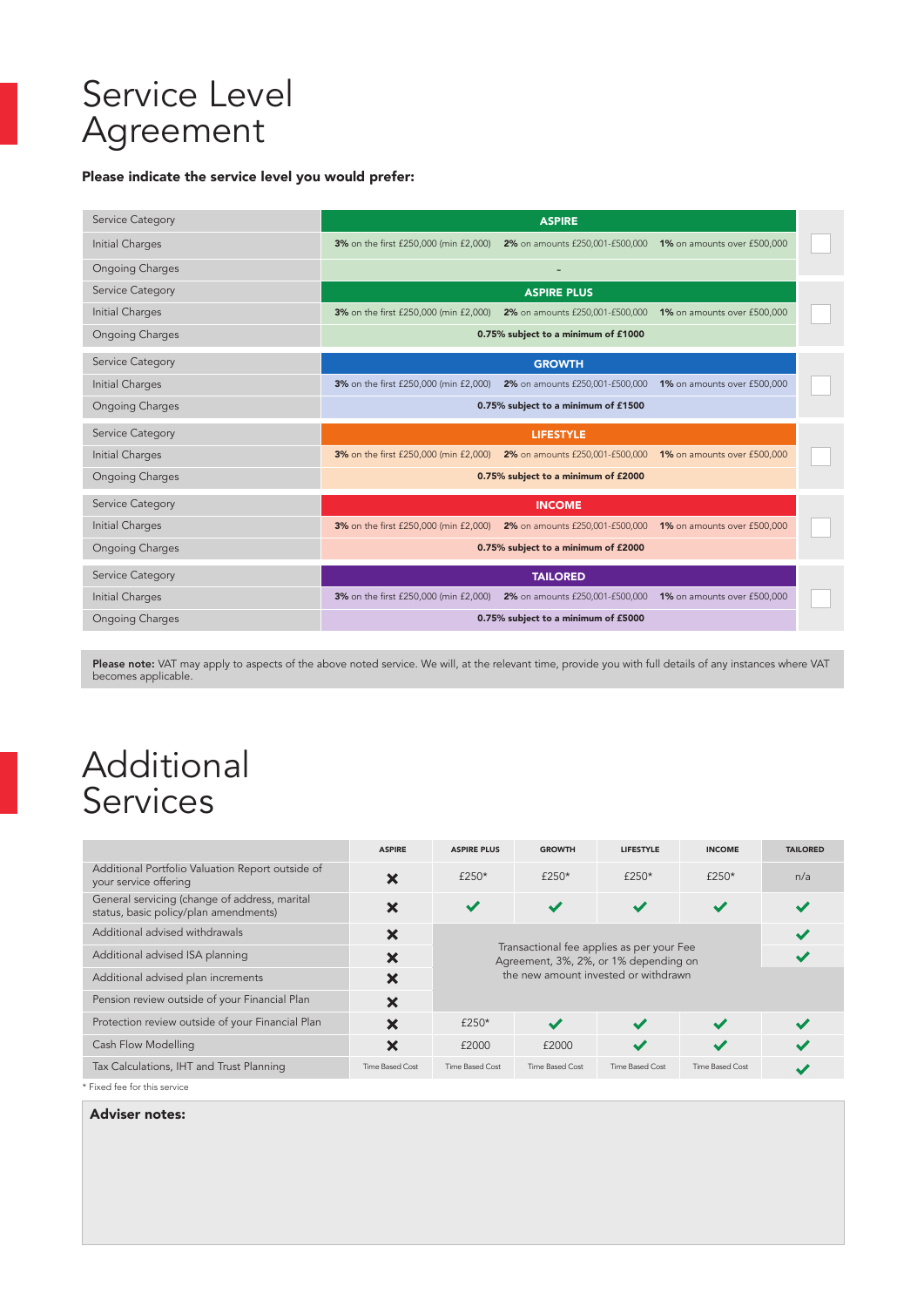# Service **Offering**

#### General terms and conditions

This agreement is supplementary to the Service Level Terms and Conditions and Core Service Charges document issued by Pareto Financial Planning Limited and sets out the basis upon which we will charge you for the financial advice we provide. Pareto Financial Planning is authorised and regulated by the Financial Conduct Authority (FCA) and is bound by its rules.

The FCA requires us to provide you with suitable advice and services based on the information you provide to us about your circumstances.

This agreement is subject to English Law and the exclusive jurisdiction of the courts of England and Wales.

#### The relationship

We are providing professional services and you are purchasing that service or services. The relationship between you and us shall not be deemed to be that of principal and agent, nor shall it be deemed to be that of employer and employee.

#### Your obligations

You agree to use your best endeavours to provide us with complete and up-to-date information regarding your personal and financial circumstances, including your financial investment objectives. During the term of this agreement, you must notify us of any material change to your circumstances.

#### **Termination**

This agreement may be terminated, in writing, by either party giving not less than 10 business days' notice to the other party, but without prejudice to the completion of transactions already initiated. Any transactions effected before termination and a due proportion of any charges for services shall be settled to that date.

| PLEASE INDICATE HOW YOU WILL PAY OUR FEES BY TICKING THE RELEVANT BOX BELOW                                                                                                                                                                                                         |  |
|-------------------------------------------------------------------------------------------------------------------------------------------------------------------------------------------------------------------------------------------------------------------------------------|--|
| By cheque: If you choose this option, you must pay our fee within 30 days of our invoice.<br>Please make cheques payable to Pareto Financial Planning Limited.<br>REF:                                                                                                              |  |
| Online: Sort Code - 05-05-73, Account Number - 68155301, Account Name - Pareto Financial Planning.<br><b>By deducting the amount from your investment:</b> If you choose this option, the investment provider<br>will deduct the agreed fee from your investment and forward to us. |  |
| By standing order: (Fees for ongoing services only): Please complete our Standing Order Form.<br><b>Commission payment from provider:</b> We will receive our fee as a commission payment from the provider<br>of the policy you have taken out.                                    |  |
|                                                                                                                                                                                                                                                                                     |  |

#### This agreement is made between Pareto Financial Planning Limited, and:

|                                      | <b>AGREEMENT</b>                     |
|--------------------------------------|--------------------------------------|
| <b>Adviser</b><br><b>Full Name:</b>  |                                      |
| Signed:                              |                                      |
| Date:                                |                                      |
| <b>Client 1</b><br><b>Full Name:</b> | <b>Client 2</b><br><b>Full Name:</b> |
| Signed:                              | Signed:                              |
| Date:                                | Date:                                |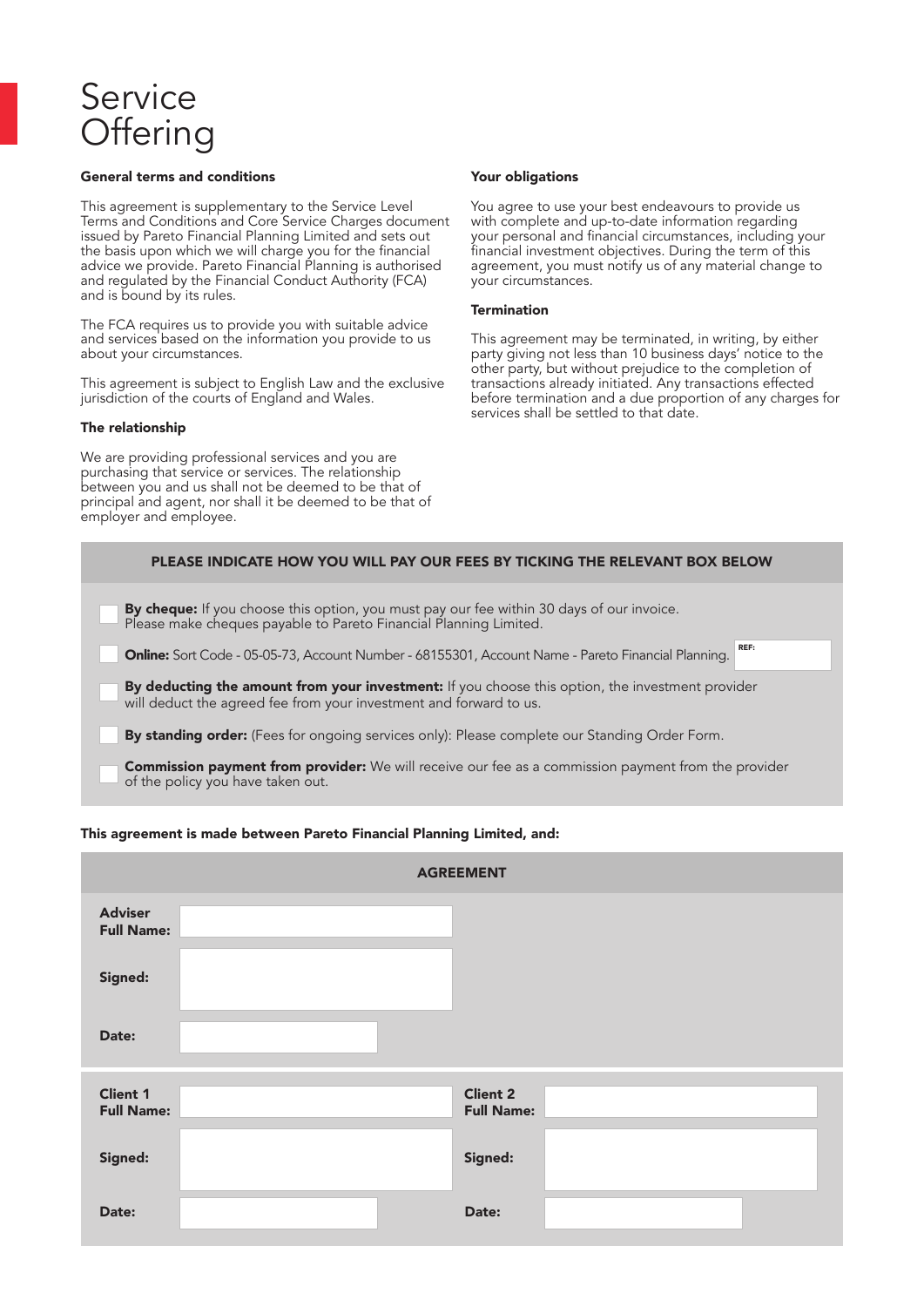### Sensitive Data Consent

The primary basis on which we intend to process your personal data is for the performance of our contract with you. In the case where we need to process special category (sensitive) data as described below, we require your consent by indicating your agreement to the following statement: I / we consent to the processing of sensitive personal data as far as it is necessary for the services I / we require from Pareto Financial Planning Limited.

| <b>Client 1</b><br><b>Full Name:</b> | <b>Client 2</b><br><b>Full Name:</b> |  |
|--------------------------------------|--------------------------------------|--|
| Signed:                              | Signed:                              |  |
| Date:                                | Date:                                |  |

#### Please note that you may withdraw this consent at any time by notifying us at our main business address.

We may also engage the services of third party providers of professional services in order to enhance the service we provide to you. These parties may also need to process your personal data in the performance of their contract with us. If you wish to know the names of these third parties please contact us for further information.

#### Protecting your personal information

To provide our services properly we will need to collect information about your personal and financial circumstances.

We take your privacy seriously and will only use your personal information to deliver our services.

Processing of your personal data is necessary for the performance of our contract for services with you. Generally, this is the lawful basis on which we intend to rely for the processing of your data. (Please see the reference to special categories of data opposite). Our policy is to gather and process only that personal data which is necessary for us to conduct our services appropriately with you.

We adopt a transparent approach to the processing of your personal data. Sometimes, we may need to pass your personal information to other organisations. If you apply to take out a financial product or service, we'll need to pass certain personal details to the product or service provider.

Your personal information may be transferred electronically (e.g. by email or over the internet) and we, or any relevant third party, may contact you in future by what we believe to be the most appropriate means of communication at the time (e.g. telephone/email/letter etc).

The organisations to whom we may pass your details also have their own obligations to deal with your personal information appropriately. Sometimes a product or service may be administered from a country outside the EU. If this is the case, the firm must put a contract in place to ensure that your information is adequately protected.

Our Privacy Notice is available on our website. This is a separate document that provides more information about the nature of our personal data processing activities and includes details of our retention and deletion policies as well as your rights of access to the personal information that we hold about you.

#### Special categories of personal sensitive data

There are certain categories of personal data that are sensitive by nature. The categories include:

- Data revealing racial or ethnic origin
- Political opinions
- Religious or philosophical beliefs
- Trade Union membership
- Data concerning health

Depending on the nature of the products and services that you engage us for, we may need to obtain your sensitive personal data particularly in relation to health. Our policy is that should we require any special category of personal data we will only gather this with your explicit consent. If you are concerned about any aspect of our privacy arrangements, please speak to us.